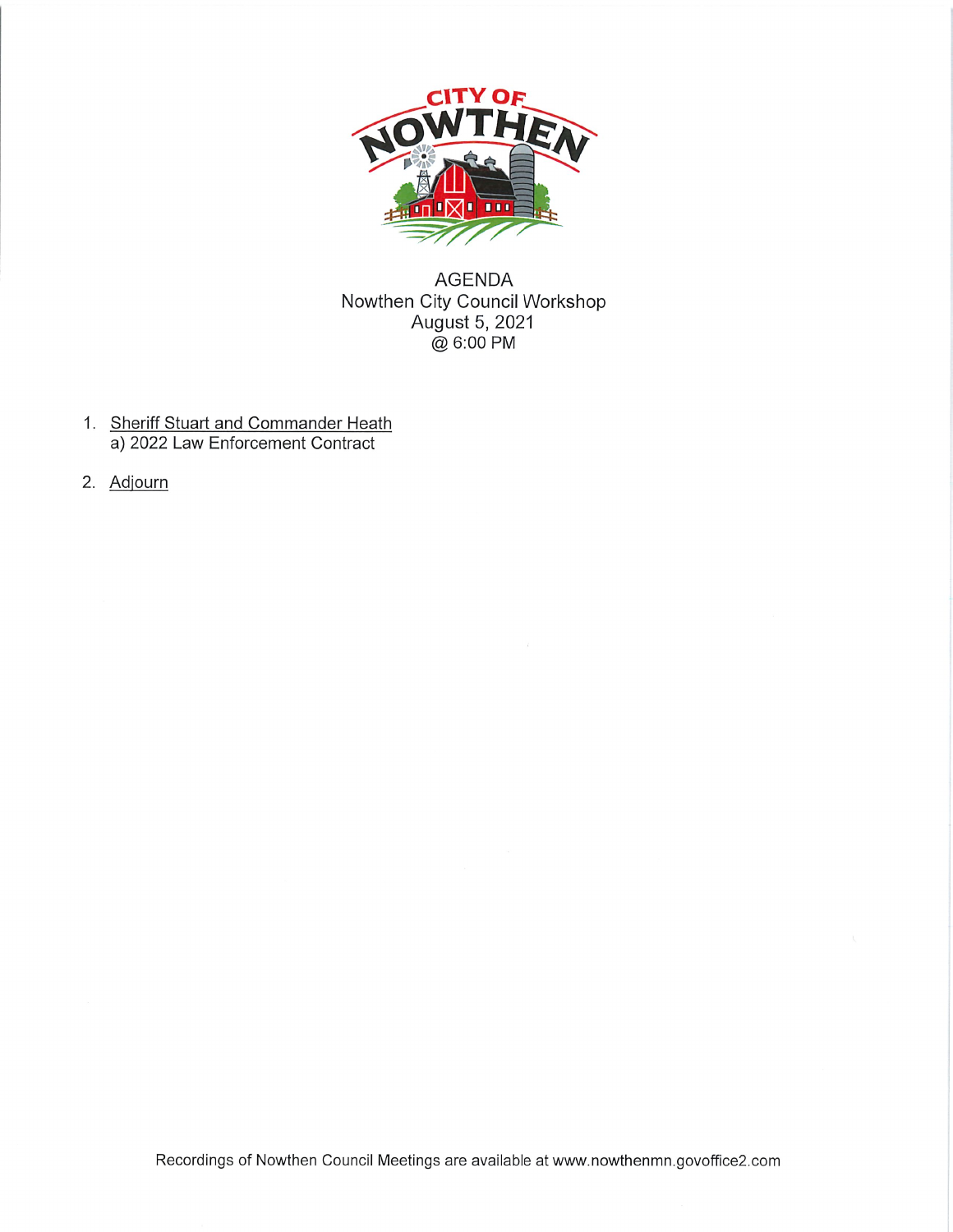| January 2022 - December 2022                                                                                                                       |                                                                                                                                                                                                                                                                                                           | <b>Attachment A</b>                                                                |                                    |
|----------------------------------------------------------------------------------------------------------------------------------------------------|-----------------------------------------------------------------------------------------------------------------------------------------------------------------------------------------------------------------------------------------------------------------------------------------------------------|------------------------------------------------------------------------------------|------------------------------------|
| I. PERSONNEL                                                                                                                                       | A. Sworn Deputy Sheriff<br>1.)<br>2.52 Deputies at \$6,795 /month<br>2.)<br>7 Overtime (Average hours/month per Deputy)                                                                                                                                                                                   |                                                                                    | \$205,471<br>12,447                |
|                                                                                                                                                    |                                                                                                                                                                                                                                                                                                           |                                                                                    |                                    |
|                                                                                                                                                    | <b>B.</b> Benefits for Sworn Personnel<br>P.E.R.A. (Sworn)<br>Medicare<br>Severance Allowance<br>Unemployment Compensation<br>Life Insurance<br><b>Health Insurance</b><br>Dental Insurance<br>Long Term Disability Insurance<br><b>Worker's Compensation</b><br><b>Uniforms</b><br><b>Total Benefits</b> | 38,571<br>3,160<br>5,548<br>327<br>106<br>35,532<br>1,202<br>305<br>2,048<br>3,175 | 89,974                             |
| TOTAL PERSONNEL COSTS                                                                                                                              |                                                                                                                                                                                                                                                                                                           |                                                                                    | \$307,892                          |
|                                                                                                                                                    |                                                                                                                                                                                                                                                                                                           |                                                                                    |                                    |
| II. VEHICLE                                                                                                                                        | <b>A.</b> Police Equipped Vehicles<br>0.3333 Squads<br><b>B.</b> Maintenance Costs<br>1.) Vehicle<br>2.) Emergency & Communications Equip. & replc. fee<br>3.) Emergency Vehicle Equipment & replc. Fee<br>4.) Insurance<br>5.) Cellular Telephone<br><b>Total Maintenance Costs</b>                      | 21,938<br>6,062<br>1,000<br>2,900<br>1,179                                         | \$10,750<br>33,078                 |
| <b>TOTAL VEHICLE COSTS</b>                                                                                                                         |                                                                                                                                                                                                                                                                                                           |                                                                                    | \$43,828                           |
| <b>III. Administrative Costs</b>                                                                                                                   | A. PSDS Maintenance costs & APS<br>B. Administrative, Clerical, + substation computer line charge if any, Etc.<br><b>Total Administrative Costs</b>                                                                                                                                                       |                                                                                    | 2,559<br>30,789<br>33,348          |
| IV. TOTAL COST TO CONTRACTING MUNICIPALITY<br>*Less Amount Received From State for Police State Aid<br><b>NET COST TO CONTRACTING MUNICIPALITY</b> |                                                                                                                                                                                                                                                                                                           |                                                                                    | \$385,069<br>\$11,088<br>\$373,981 |

\*This figure is determined by the State and is subject to fluctuation. The latest figure available is \$6,600 per Deputy.

Revenue received is for previous years Deputy hours.

Î

**Twelve Hour Coverage**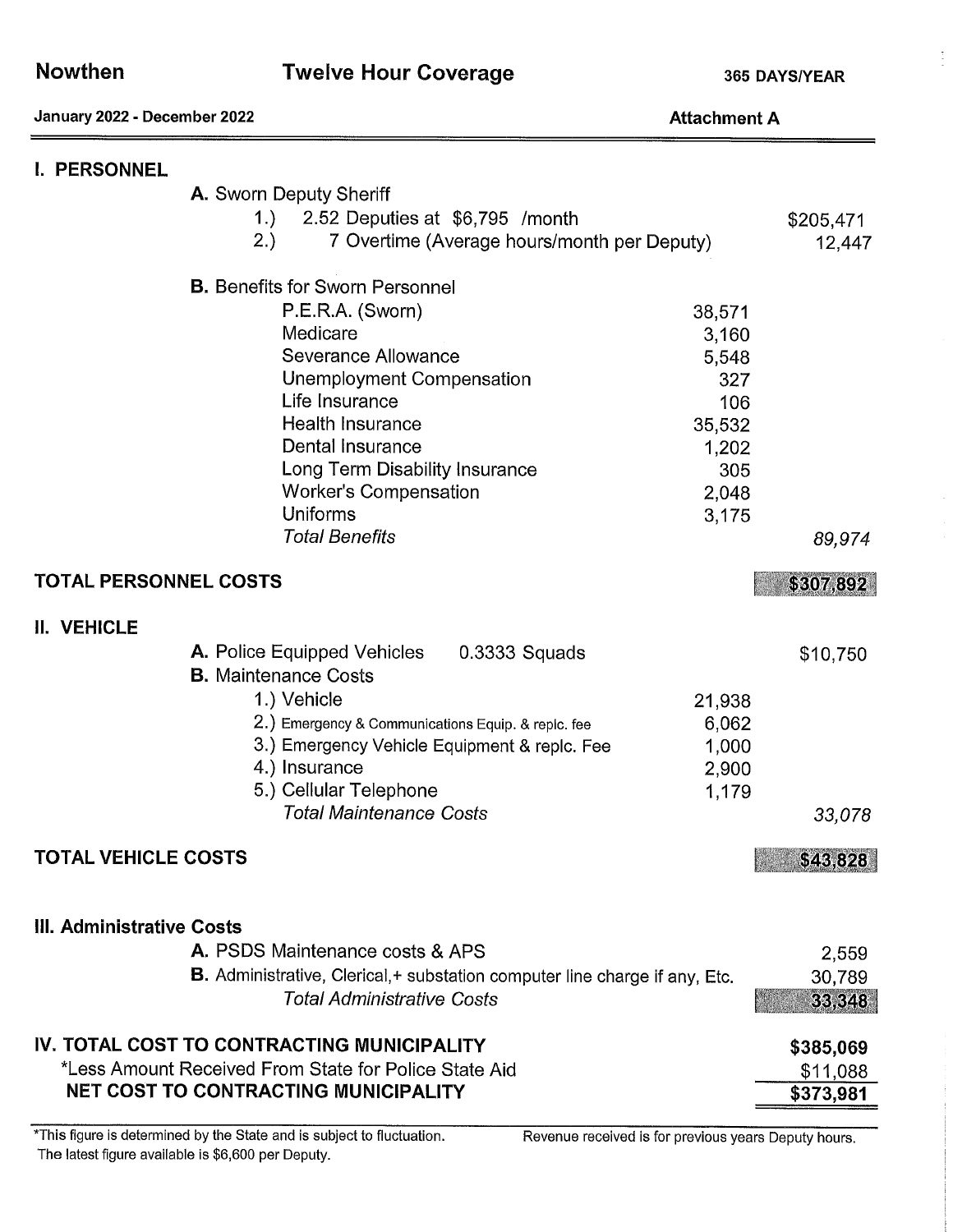## Lori Streich

| Jeff Pilon (gmail); Lori Streich; Mary Rainville; Joel Greenberg; Lynda Blake; jasonalders03 |
|----------------------------------------------------------------------------------------------|
|                                                                                              |
|                                                                                              |

Good afternoon Lori and Council Members,

Please see the attached Proposed 2022 Law Enforcement Contract for the City of Nowthen. This proposal is different than the first proposal that the City received as this one offers a start date for the 12 hour coverage to begin on July 1, 2022. This is just another option versus the contract increase starting on January 1, 2022. Please let me know if you have any other questions.

Thanks!

Chip

**Wayne Heath Commander - Administration** 



 $\bar{I}$ 

**Anoka County Sheriff's Office** Direct: 763-324-5003 wayne.heath@co.anoka.mn.us 13301 Hanson Blvd NW Andover, MN 55304

"To protect and serve the community in a manner that preserves the public trust."

NOTICE: Unless restricted by law, email correspondence to and from Anoka County government offices may be public data subject to the Minnesota Data Practices Act and/or may be disclosed to third parties.